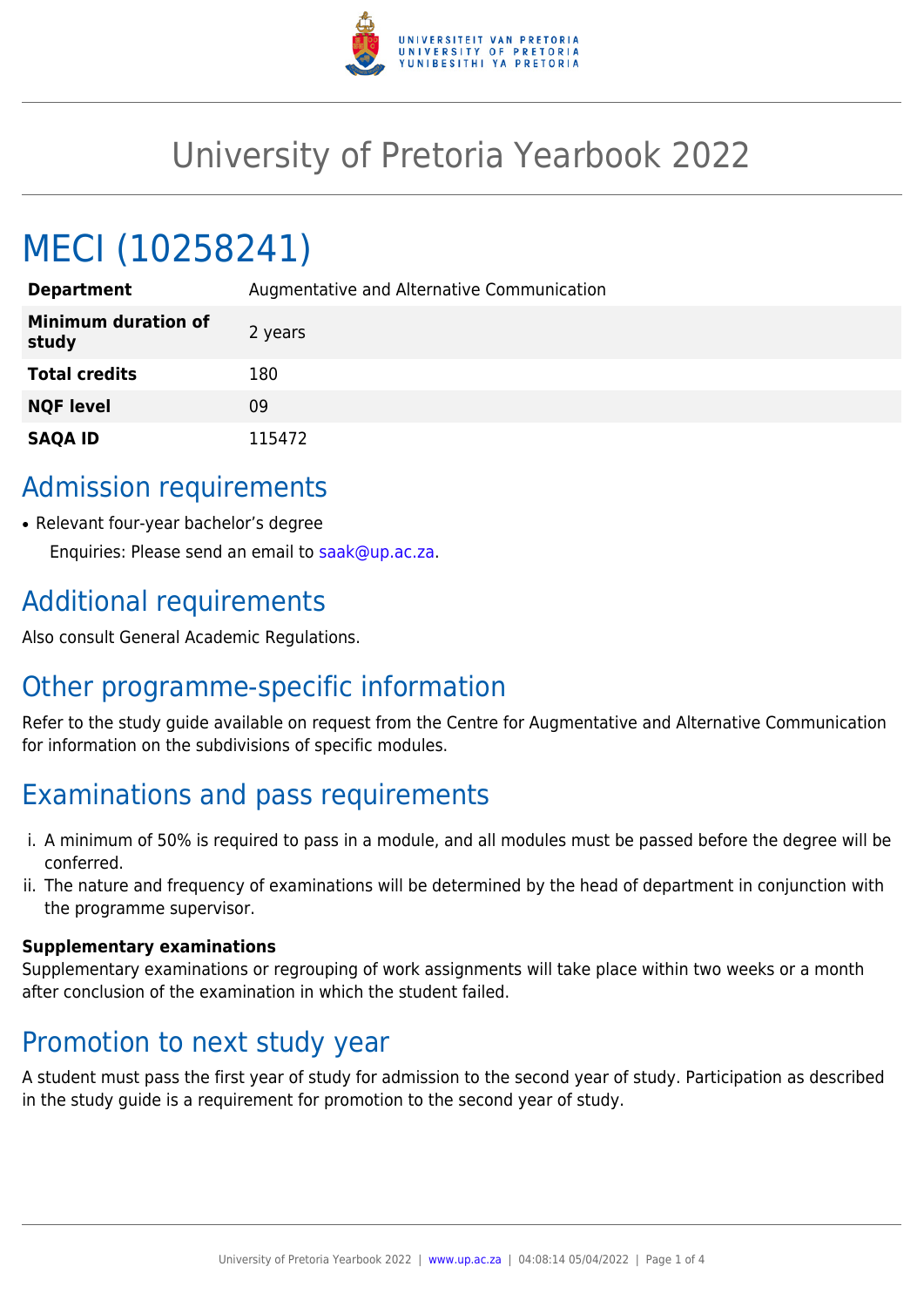

### Pass with distinction

The degree is conferred with distinction on a student who has obtained an average of at least 75% in all the modules.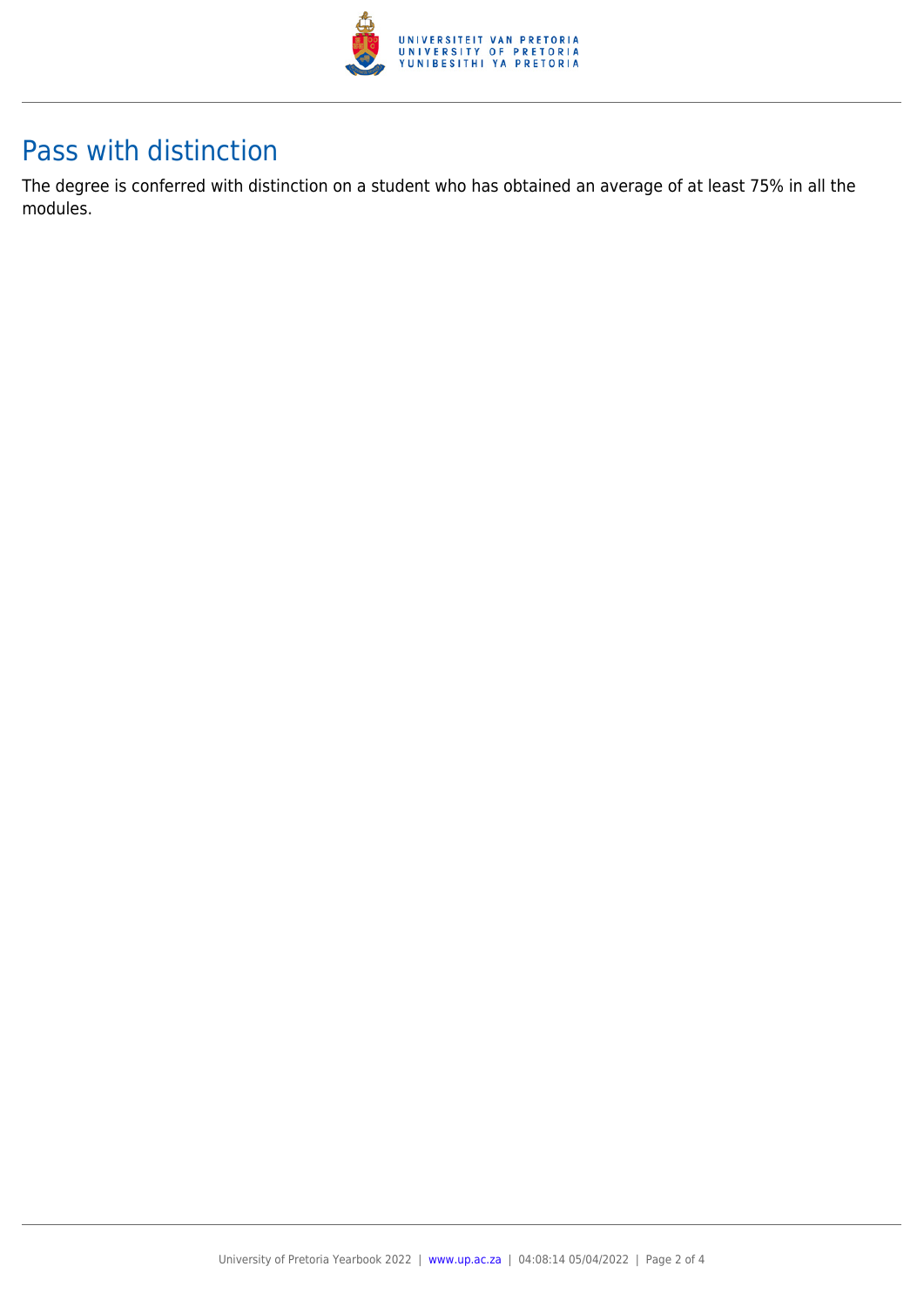

## Curriculum: Year 1

**Minimum credits: 90**

#### **Core modules**

[Critical theoretical analysis in ECI 801](https://www.up.ac.za/faculty-of-education/yearbooks/2022/modules/view/ECI 801) (ECI 801) - Credits: 90.00